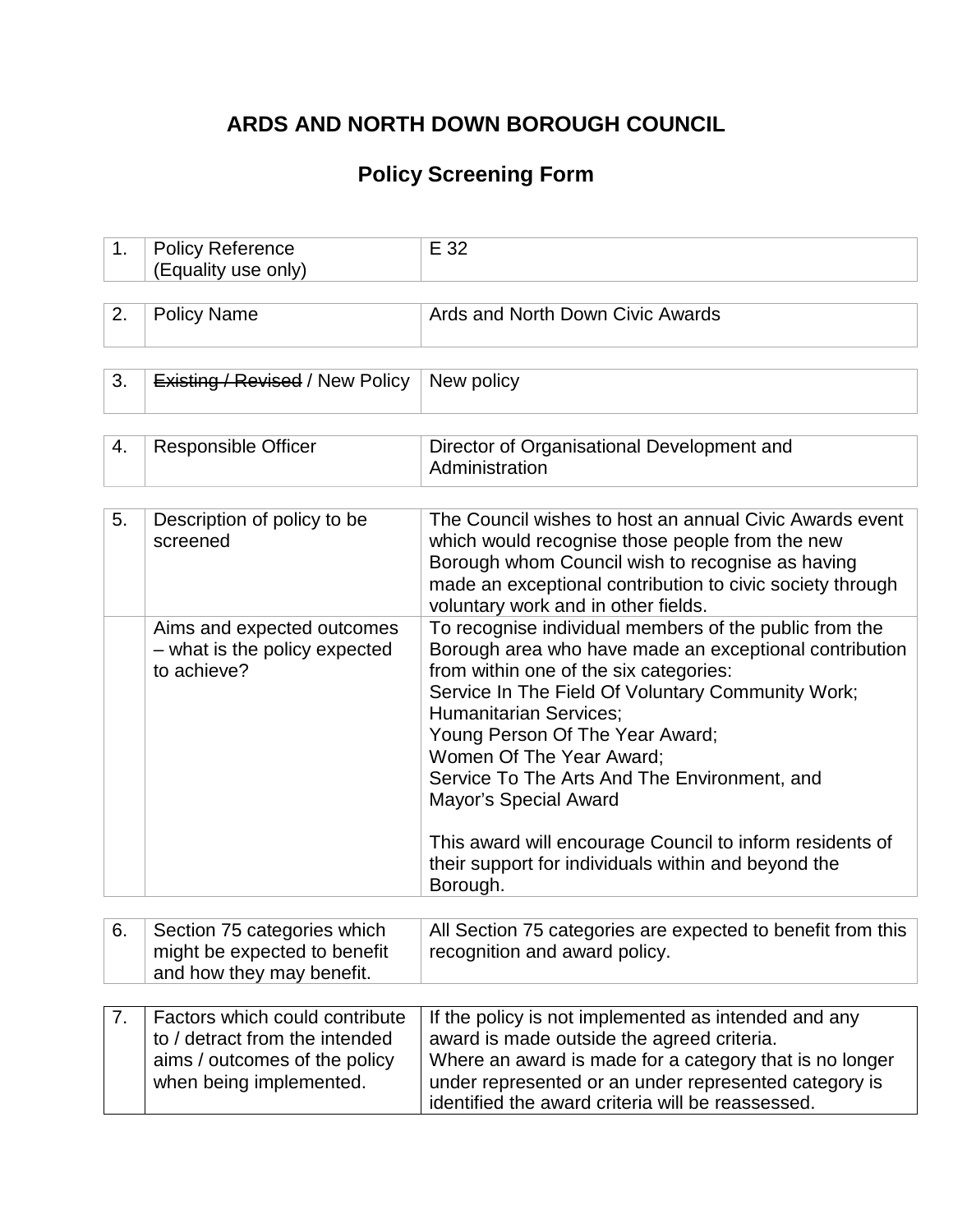| 8. | The main stakeholders on<br>which the policy will impact.<br>For example, employees,<br>potential service users and<br>community groups. | Residents, service users, potential service users, Council,<br>Statutory, voluntary and community groups throughout<br>the Borough. |
|----|------------------------------------------------------------------------------------------------------------------------------------------|-------------------------------------------------------------------------------------------------------------------------------------|
|    | Consider the internal and<br>external impacts (either actual<br>or potential) and comment, or<br>list, information where<br>appropriate. |                                                                                                                                     |

| 9. | Please provide details of other policies which have a bearing on this one. |           |
|----|----------------------------------------------------------------------------|-----------|
|    | Policies:                                                                  | Owned by: |
|    | E 15 Corporate Plan                                                        | Council   |

| 10. | Available evidence (quantitative and qualitative) considered as important to encourage |                                                                                                                          |  |
|-----|----------------------------------------------------------------------------------------|--------------------------------------------------------------------------------------------------------------------------|--|
|     | completion in relation to:                                                             |                                                                                                                          |  |
|     | <b>Religious Belief</b>                                                                | Borough profile of residents and services provided across the                                                            |  |
|     | <b>Political Opinion</b>                                                               | Borough by Council. Available profile on range of other service                                                          |  |
|     | <b>Racial Group</b>                                                                    | providers.                                                                                                               |  |
|     | Age                                                                                    |                                                                                                                          |  |
|     | <b>Marital Status</b>                                                                  | Individuals monitored details and records of awards made to                                                              |  |
|     | Sexual orientation                                                                     | individuals within each legacy Council                                                                                   |  |
|     | Men & Women                                                                            |                                                                                                                          |  |
|     | generally                                                                              | The award for young person of the year and woman of the year                                                             |  |
|     | <b>Disability</b>                                                                      | award has been included as there is currently                                                                            |  |
|     | Dependents                                                                             | underrepresentation of recognition to these categories and their<br>inclusion should encourage involvement in the future |  |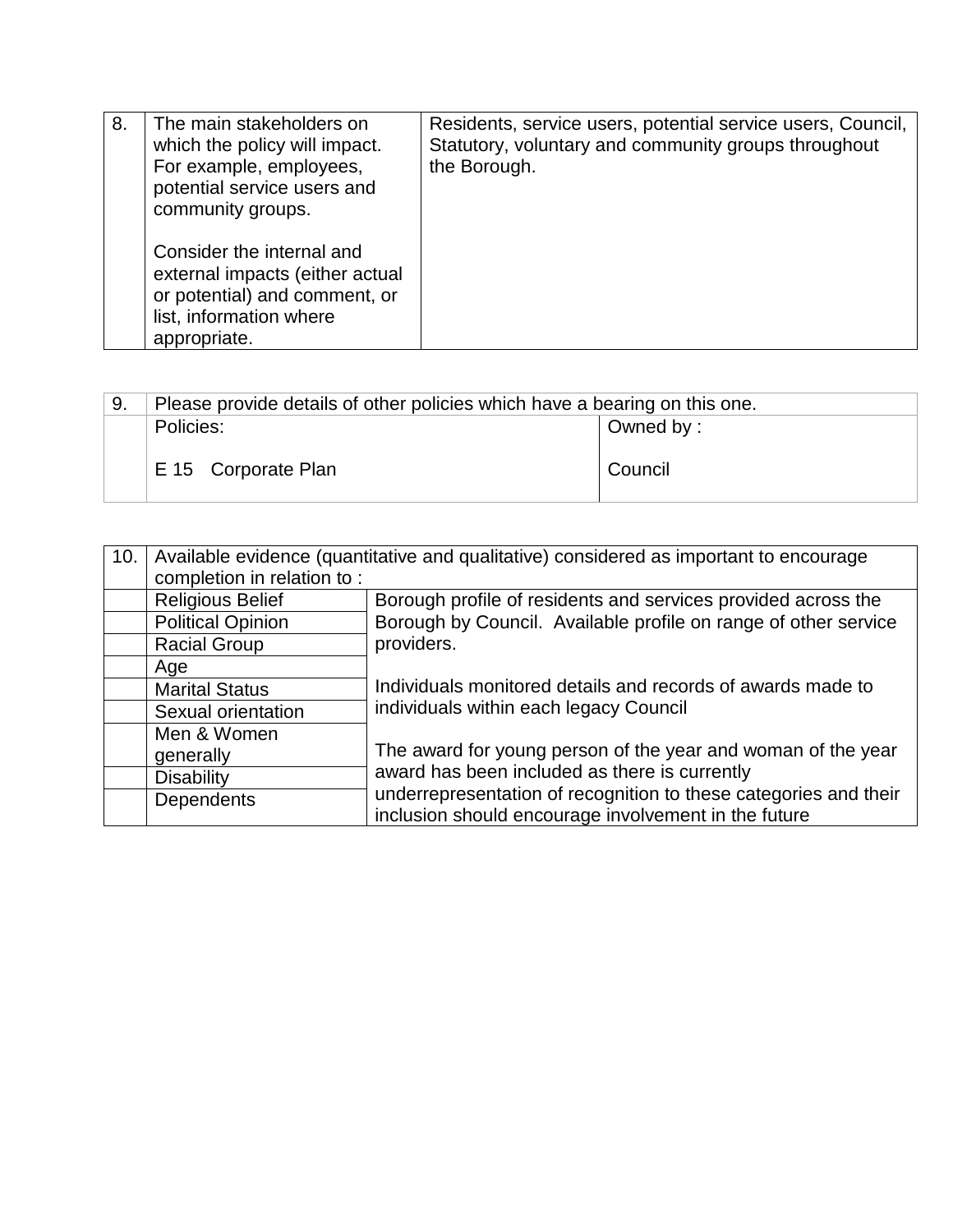| 11. | Based on data previously provided what are the needs, experiences and priorities for each |                                                                   |  |
|-----|-------------------------------------------------------------------------------------------|-------------------------------------------------------------------|--|
|     | of the following categories, in relation to this policy/decision?                         |                                                                   |  |
|     | <b>Religious Belief</b>                                                                   | All individuals will be considered for a nominated award          |  |
|     |                                                                                           | irrespective of their religious belief                            |  |
|     | <b>Political Opinion</b>                                                                  | All individuals will be considered for a nominated award          |  |
|     |                                                                                           | irrespective of their political opinion                           |  |
|     | <b>Racial Group</b>                                                                       | All individuals will be considered for a nominated award          |  |
|     |                                                                                           | irrespective of their racial group                                |  |
|     | Age                                                                                       | Four awards will be made irrespective of the individual's age.    |  |
|     |                                                                                           | However, an award will be made to encourage young people to       |  |
|     |                                                                                           | participate in civic society and recognise their involvement      |  |
|     |                                                                                           | through nomination to this award.                                 |  |
|     | <b>Marital Status</b>                                                                     | All individuals will be considered for a nominated award          |  |
|     |                                                                                           | irrespective of their marital status                              |  |
|     | Sexual orientation                                                                        | All individuals will be considered for a nominated award          |  |
|     |                                                                                           | irrespective of their sexual orientation                          |  |
|     | Men & Women                                                                               | Four awards will be made irrespective of the individual's gender. |  |
|     | generally                                                                                 | However, an award will be made to encourage recognition of the    |  |
|     |                                                                                           | contribution women make in civic society                          |  |
|     | <b>Disability</b>                                                                         | All individuals will be considered for a nominated award          |  |
|     |                                                                                           | irrespective of if they have a disability                         |  |
|     | Dependents                                                                                | All individuals will be considered for a nominated award          |  |
|     |                                                                                           | irrespective of whether they are a carer or require to be cared   |  |
|     |                                                                                           | for                                                               |  |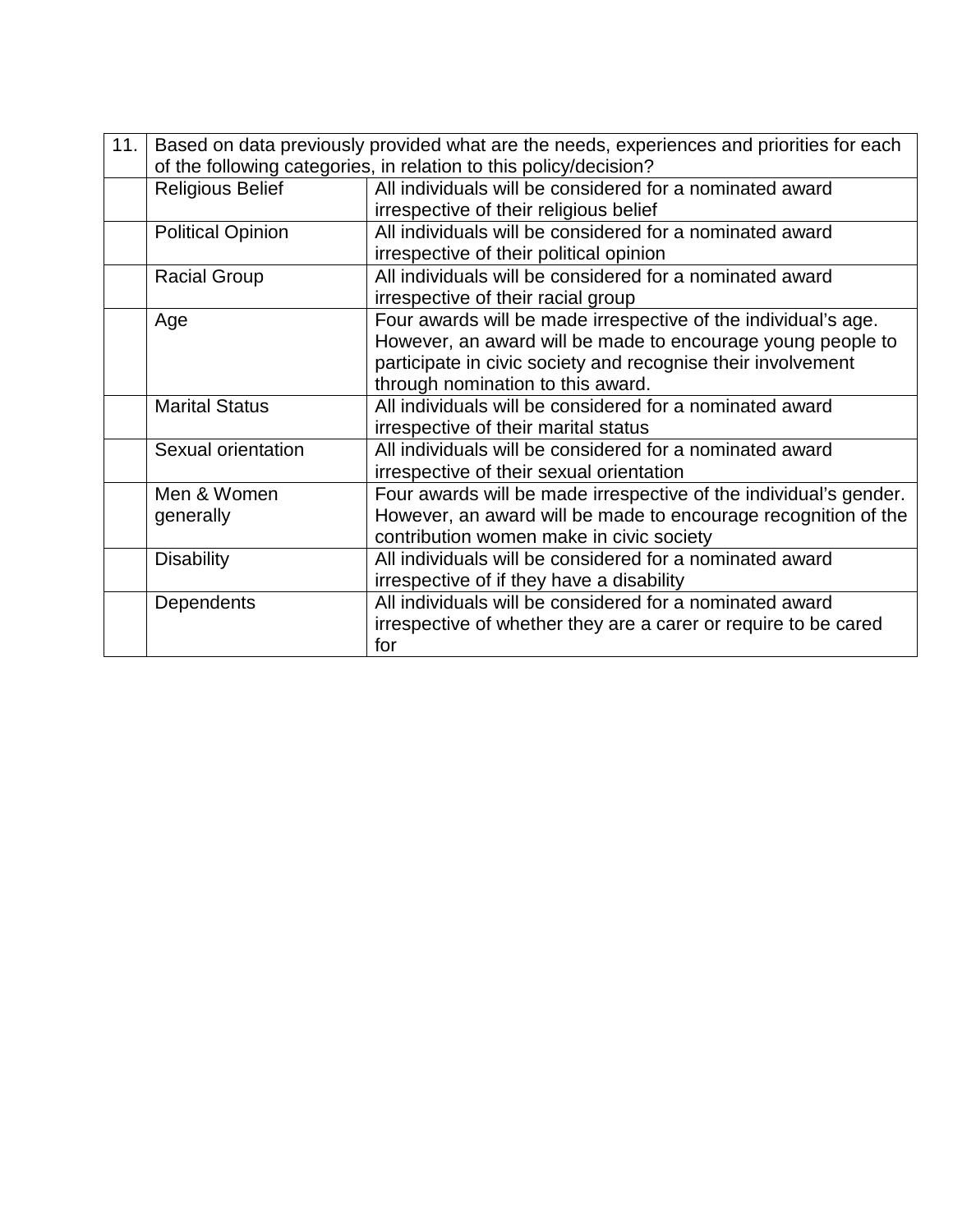### **Does this Policy require an Equality Impact Assessment?**

| 1. | What is the likely impact on equality of opportunity for each of the Section 75 categories? |                                                                                                                                                                                                                                                                                                                                                  |                  |
|----|---------------------------------------------------------------------------------------------|--------------------------------------------------------------------------------------------------------------------------------------------------------------------------------------------------------------------------------------------------------------------------------------------------------------------------------------------------|------------------|
|    |                                                                                             | Detail of Impact                                                                                                                                                                                                                                                                                                                                 | Level of Impact  |
|    |                                                                                             |                                                                                                                                                                                                                                                                                                                                                  | Minor/Major/None |
|    | Religious Belief                                                                            | This policy will be applied to all                                                                                                                                                                                                                                                                                                               | <b>None</b>      |
|    | <b>Political Opinion</b>                                                                    | individuals equitably                                                                                                                                                                                                                                                                                                                            |                  |
|    | <b>Racial Group</b>                                                                         |                                                                                                                                                                                                                                                                                                                                                  |                  |
|    | Age                                                                                         | This policy will be applied to all<br>irrespective of age but a specific<br>category of young person – aged up to<br>18 years of age will be made. This has<br>been selected as a specific category to<br>encourage participation of young<br>people and recognise that participation<br>and achievement make them a valued<br>member of society | Minor            |
|    | <b>Marital Status</b>                                                                       | This policy will be applied to all                                                                                                                                                                                                                                                                                                               | None             |
|    | Sexual orientation                                                                          | individuals                                                                                                                                                                                                                                                                                                                                      |                  |
|    | Men & Women                                                                                 | This policy will be applied to all                                                                                                                                                                                                                                                                                                               | Minor            |
|    | generally                                                                                   | irrespective of age but a specific                                                                                                                                                                                                                                                                                                               |                  |
|    |                                                                                             | category of women will be made                                                                                                                                                                                                                                                                                                                   |                  |
|    | <b>Disability</b>                                                                           | This policy will be applied to all                                                                                                                                                                                                                                                                                                               | None             |
|    | Dependents                                                                                  | individuals                                                                                                                                                                                                                                                                                                                                      |                  |

| 2. | Are there opportunities to better promote equality of opportunity for people within the |                             |                                                           |
|----|-----------------------------------------------------------------------------------------|-----------------------------|-----------------------------------------------------------|
|    | Section 75 equality categories?                                                         |                             |                                                           |
|    |                                                                                         | If "Yes", provide details   | If "No", provide details                                  |
|    | <b>Religious Belief</b>                                                                 |                             | Not in the first year of the award. Review of nominations |
|    | <b>Political Opinion</b>                                                                |                             | and awards made to individuals and monitoring of their    |
|    | <b>Racial Group</b>                                                                     |                             | multiple identities may identify under representation of  |
|    | Age                                                                                     | some Section 75 categories. |                                                           |
|    | <b>Marital Status</b>                                                                   |                             |                                                           |
|    | Sexual orientation                                                                      |                             |                                                           |
|    | Men & Women generally                                                                   |                             |                                                           |
|    | <b>Disability</b>                                                                       |                             |                                                           |
|    | Dependents                                                                              |                             |                                                           |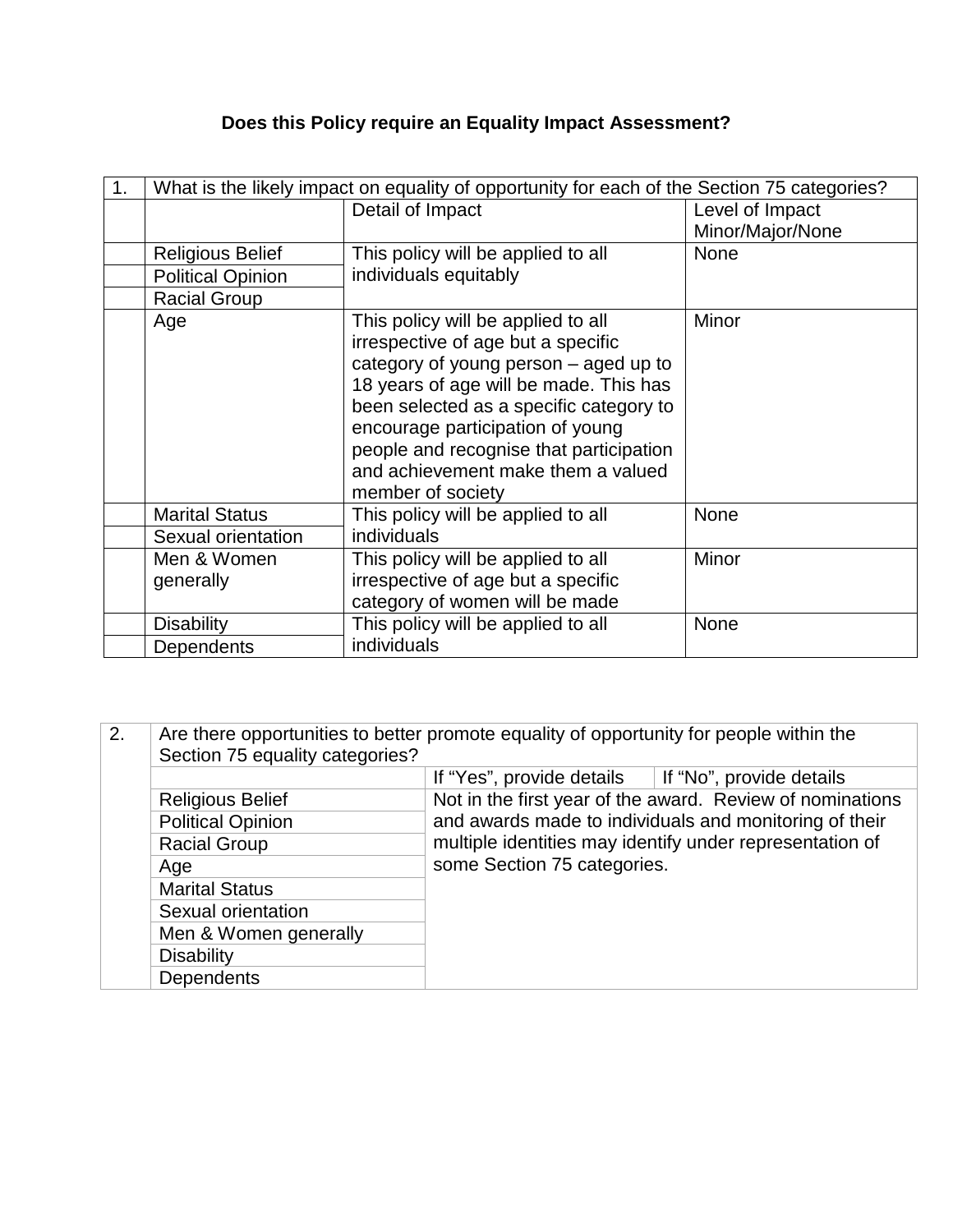| 3.<br>To what extent is the policy likely to impact on Good Relations between people of different<br>religious belief, political opinion or racial group? |                          |                                                                |                  |
|-----------------------------------------------------------------------------------------------------------------------------------------------------------|--------------------------|----------------------------------------------------------------|------------------|
|                                                                                                                                                           |                          | Details of Impact                                              | Level of Impact  |
|                                                                                                                                                           |                          |                                                                | Minor/Major/None |
|                                                                                                                                                           | <b>Religious Belief</b>  | The award should encourage the promotion of good<br>relations. |                  |
|                                                                                                                                                           | <b>Political Opinion</b> |                                                                |                  |
|                                                                                                                                                           | <b>Racial Group</b>      |                                                                |                  |

| Are there opportunities to better promote Good Relations between people of different<br>4.<br>religious belief, political opinion or racial group? |                          |                          |                         |
|----------------------------------------------------------------------------------------------------------------------------------------------------|--------------------------|--------------------------|-------------------------|
|                                                                                                                                                    |                          | If "Yes" provide details | If "No" provide details |
|                                                                                                                                                    | <b>Religious Belief</b>  | <b>No</b>                |                         |
|                                                                                                                                                    | <b>Political Opinion</b> |                          |                         |
|                                                                                                                                                    | <b>Racial Group</b>      |                          |                         |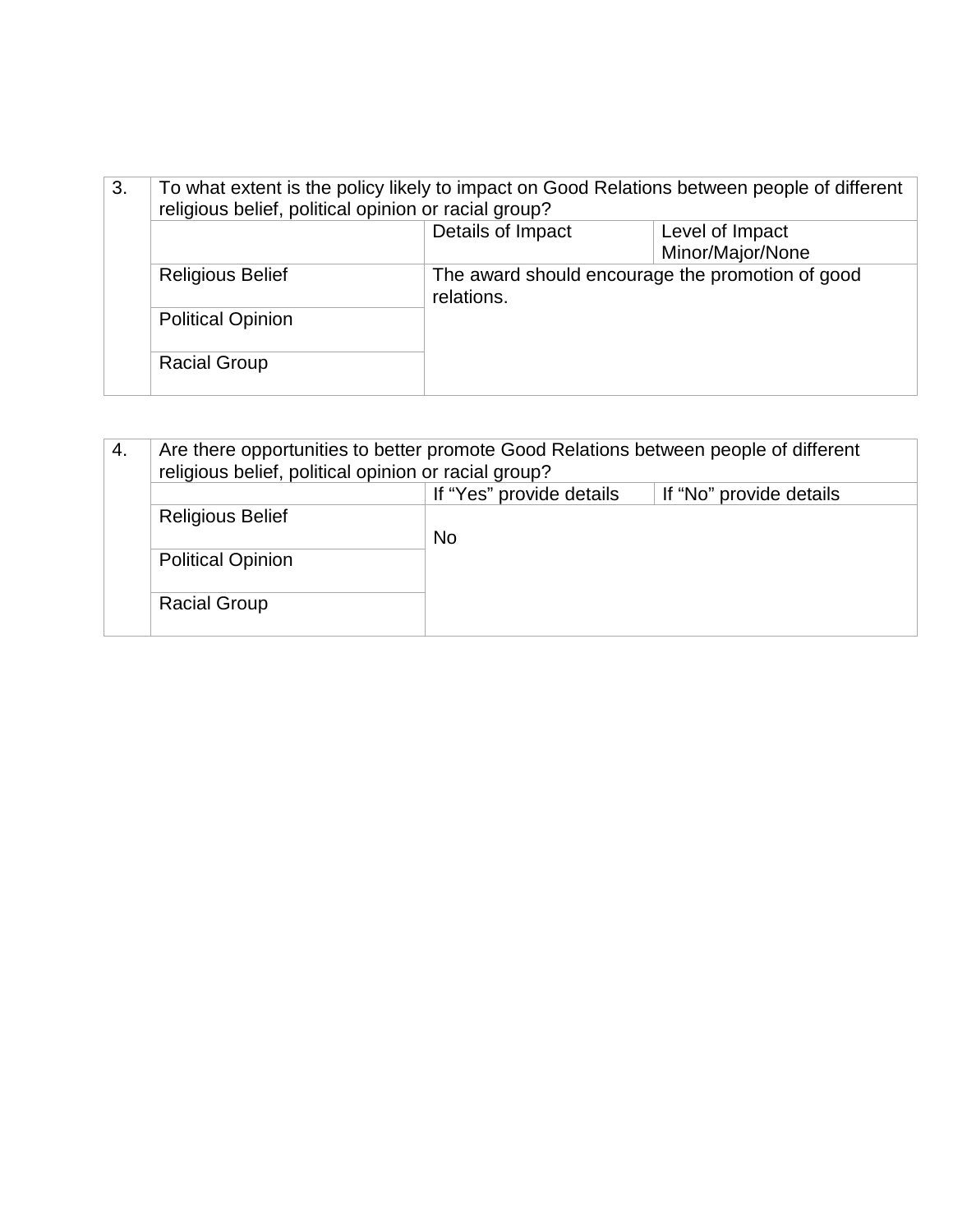### Additional Considerations

| Multiple Identity<br>Considerations                                                                                                                                        | Details of Impact or potential impact (Positive/Negative)                                                                                                                                                                                                                                                                                                                                                                          |                                                                                                                                                                                                                                                                                       |
|----------------------------------------------------------------------------------------------------------------------------------------------------------------------------|------------------------------------------------------------------------------------------------------------------------------------------------------------------------------------------------------------------------------------------------------------------------------------------------------------------------------------------------------------------------------------------------------------------------------------|---------------------------------------------------------------------------------------------------------------------------------------------------------------------------------------------------------------------------------------------------------------------------------------|
| Are there any potential impacts<br>of the policy decision on<br>people with multiple identities?<br>(e.g. disabled minority ethnic<br>persons)                             | Any individual being nominated for an award or receiving<br>an award will have a number of identities $-$ it is the<br>contribution they have made that is being awarded.<br>The recipients should be monitored to ensure that the<br>Borough profile is represented in nominations and<br>awards. This will identify where it may be necessary to<br>take positive action to encourage nominations from a<br>particular identity. |                                                                                                                                                                                                                                                                                       |
| Where appropriate provide<br>details of data on the impact of<br>the policy on people with<br>multiple identities.<br>Specify relevant Section 75<br>categories concerned. |                                                                                                                                                                                                                                                                                                                                                                                                                                    |                                                                                                                                                                                                                                                                                       |
| Does this proposed policy<br>provide an opportunity to:                                                                                                                    | Yes / No                                                                                                                                                                                                                                                                                                                                                                                                                           | Explain your reasoning:                                                                                                                                                                                                                                                               |
| better promote positive<br>attitudes towards disabled<br>people<br>increase participation by<br>$\qquad \qquad \blacksquare$<br>disabled people in public<br>life          | Yes                                                                                                                                                                                                                                                                                                                                                                                                                                | This policy is open to all who meet the<br>criteria. Where an individual has carried<br>out work that promotes awareness or<br>support for those with a disability they may<br>be considered for an award. Any<br>individual who has a disability may be<br>considered for any award. |
|                                                                                                                                                                            |                                                                                                                                                                                                                                                                                                                                                                                                                                    | All information about the awards including<br>criteria and nomination methods will be<br>available in a range of formats.                                                                                                                                                             |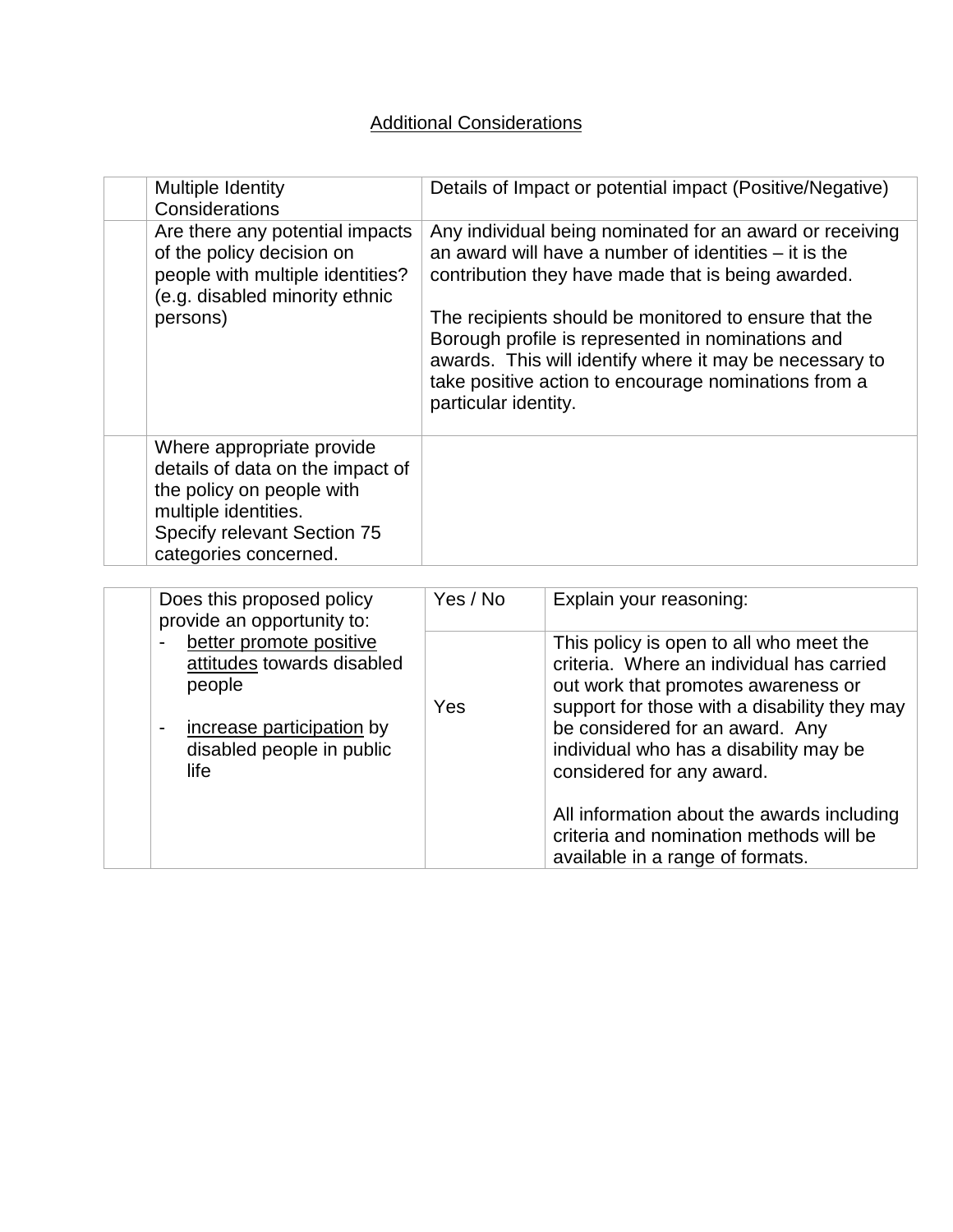#### Monitoring Arrangements

Section 75 places a requirement on the Council to have equality monitoring arrangements in place in order to assess the impact of policies and services, help identify barriers to fair participation and to better promote equality of opportunity.

| Outline what data you could<br>collect in the future in order to<br>monitor the impact of this<br>policy / decision on equality,<br>good relations and disability<br>duties. | Data on Section 75 identities on the nominees and the<br>recipients. Data in particular will be collated on age,<br>gender, disability, dependent status and racial group. |
|------------------------------------------------------------------------------------------------------------------------------------------------------------------------------|----------------------------------------------------------------------------------------------------------------------------------------------------------------------------|
|                                                                                                                                                                              |                                                                                                                                                                            |

I can confirm that the proposed policy / decision has been screened for:-

| Equality of opportunity and good relations |
|--------------------------------------------|
| Disabilities duties; and                   |
| Human rights issues                        |

On the basis of the answers to the screening questions, I recommend that this policy / decision is:-

| X | Screened Out – No EQIA necessary (no impacts)     |
|---|---------------------------------------------------|
|   | Screened Out – Mitigating Actions (minor impacts) |
|   | Screened In - Necessary to conduct a full EQIA    |
|   | Please detail actions to be taken:                |

Screening assessment completed by:-

Name: Amanda Martin Title: Head of Administration Date: 11 June 2015 Signature:

Director/Head of Service decision approved by:

Name: Wendy Monson Title: Director of Organisational Development and Administration Date: 11 June 2015 Signature: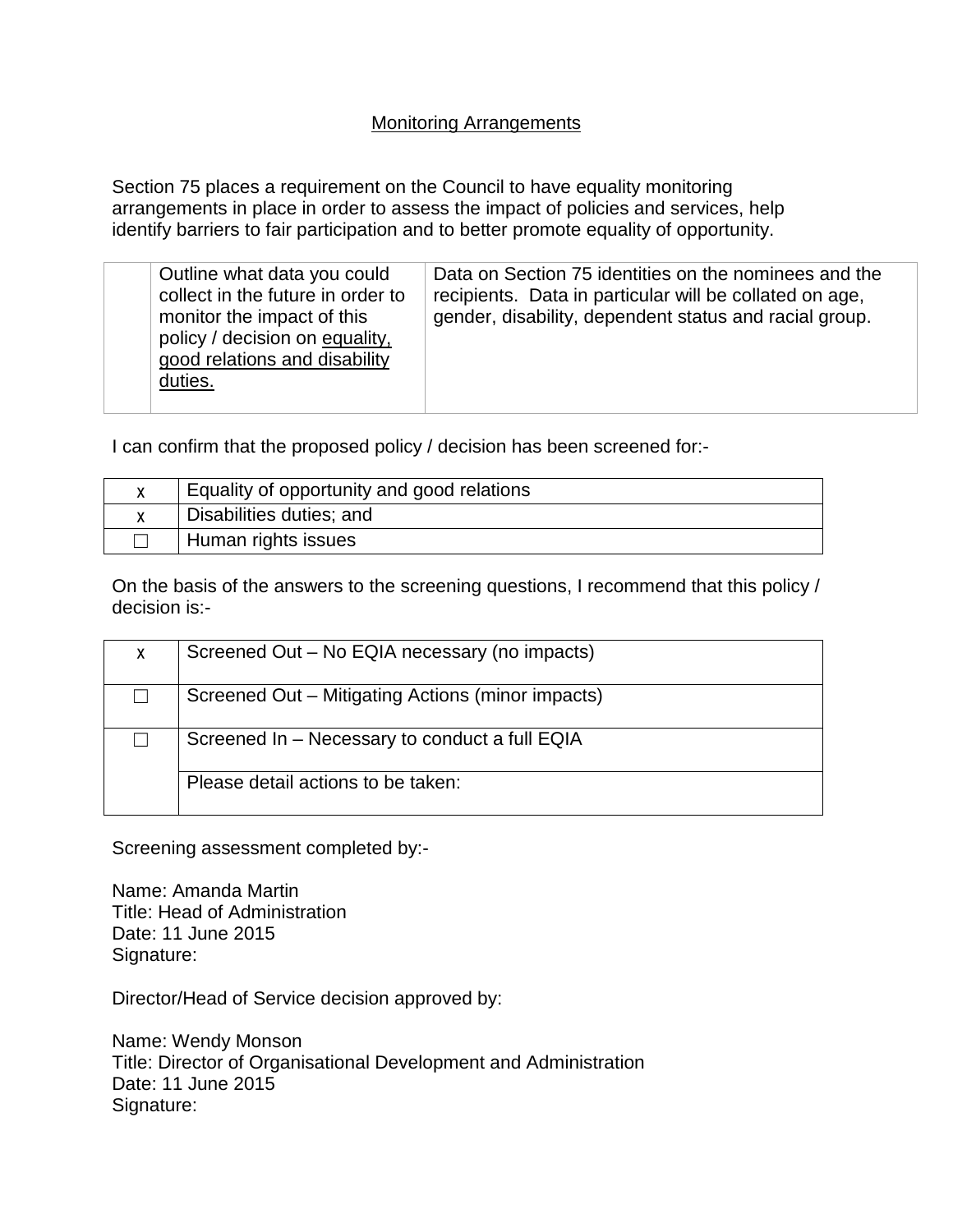#### If an Equality Impact Assessment is required

|         | Priority rating for timetabling<br>an Equality Impact<br>Assessment. | <b>Priority Criterion</b>                               | Rating |
|---------|----------------------------------------------------------------------|---------------------------------------------------------|--------|
|         |                                                                      | Effect on equality of opportunity and good<br>relations |        |
| $(1-3)$ | Social need                                                          |                                                         |        |
|         | Effect on people's daily lives                                       |                                                         |        |
|         |                                                                      | Relevance to a public authority's functions             |        |

| Is this policy affected by<br>timetables established by other<br>relevant Public Authorities? |  |
|-----------------------------------------------------------------------------------------------|--|
|-----------------------------------------------------------------------------------------------|--|

| <b>Monitoring Recommendation</b> |  |
|----------------------------------|--|
|                                  |  |

| Approval and Authorisation |                                                                 |              |
|----------------------------|-----------------------------------------------------------------|--------------|
| Screened by:               | Position/Job Title:                                             | Date:        |
|                            | <b>Head of Administration</b>                                   | 11 June 2015 |
| Approved by:               | Director of Organisational<br>Development and<br>Administration | 11 June 2015 |